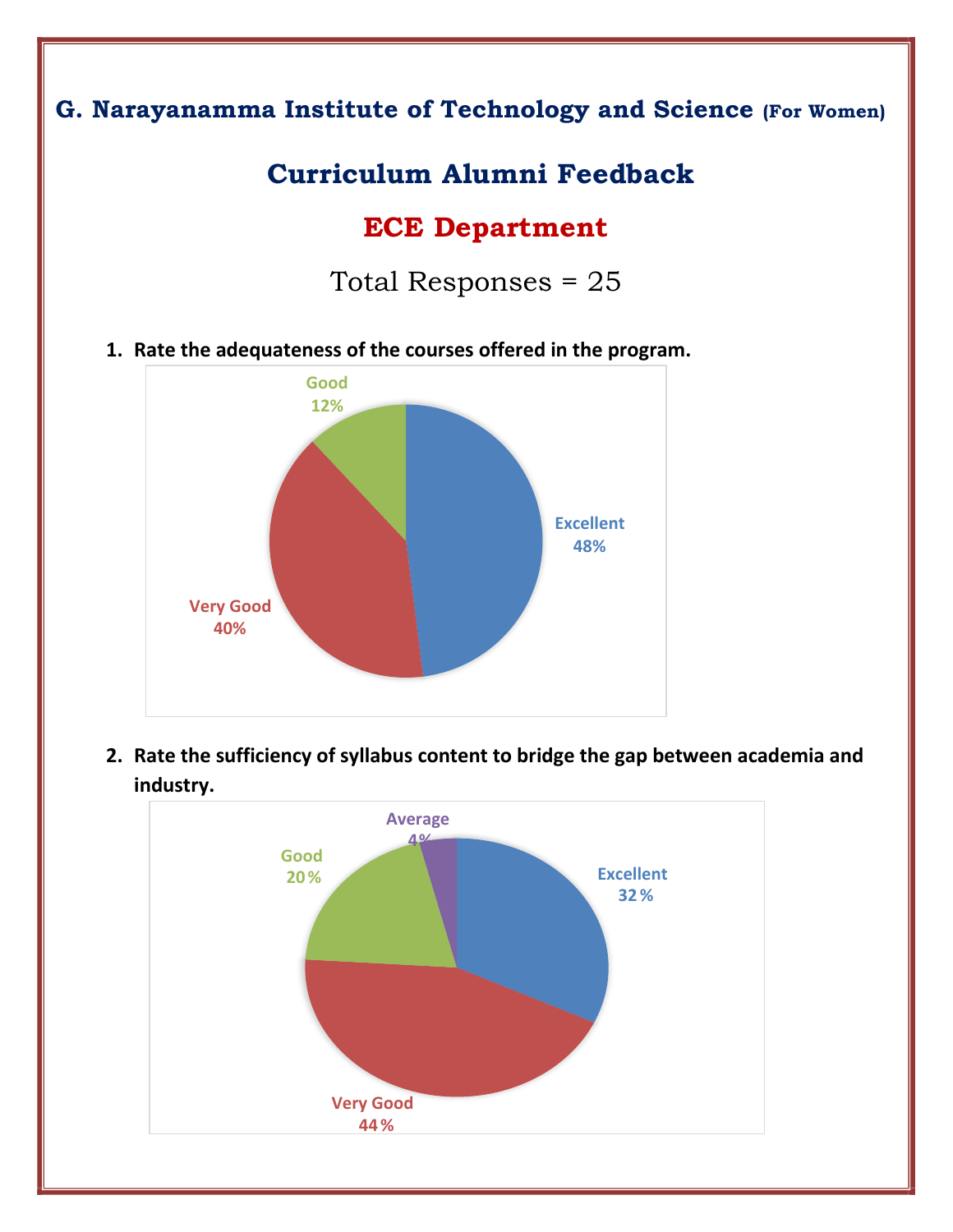

**3. Rate the curriculum in relation to your current professional standards.** 

**4. Rate the skills acquired from the curriculum to face the industry challenges/requirements.** 

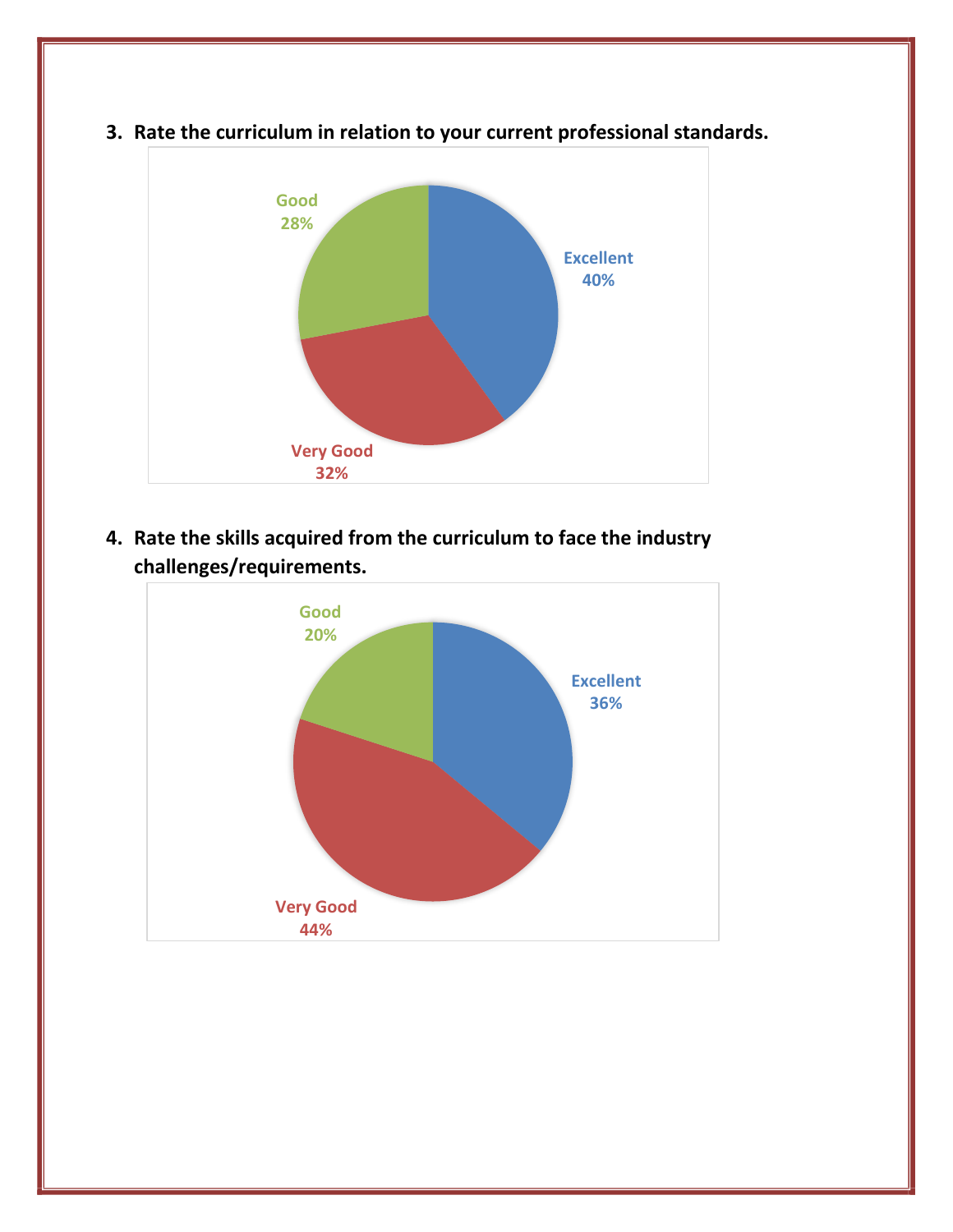**5. Rate the institute's laboratory and equipment adequateness for practical exposure.** 



#### **6. Rate the offering of electives in relation to technology advancements**

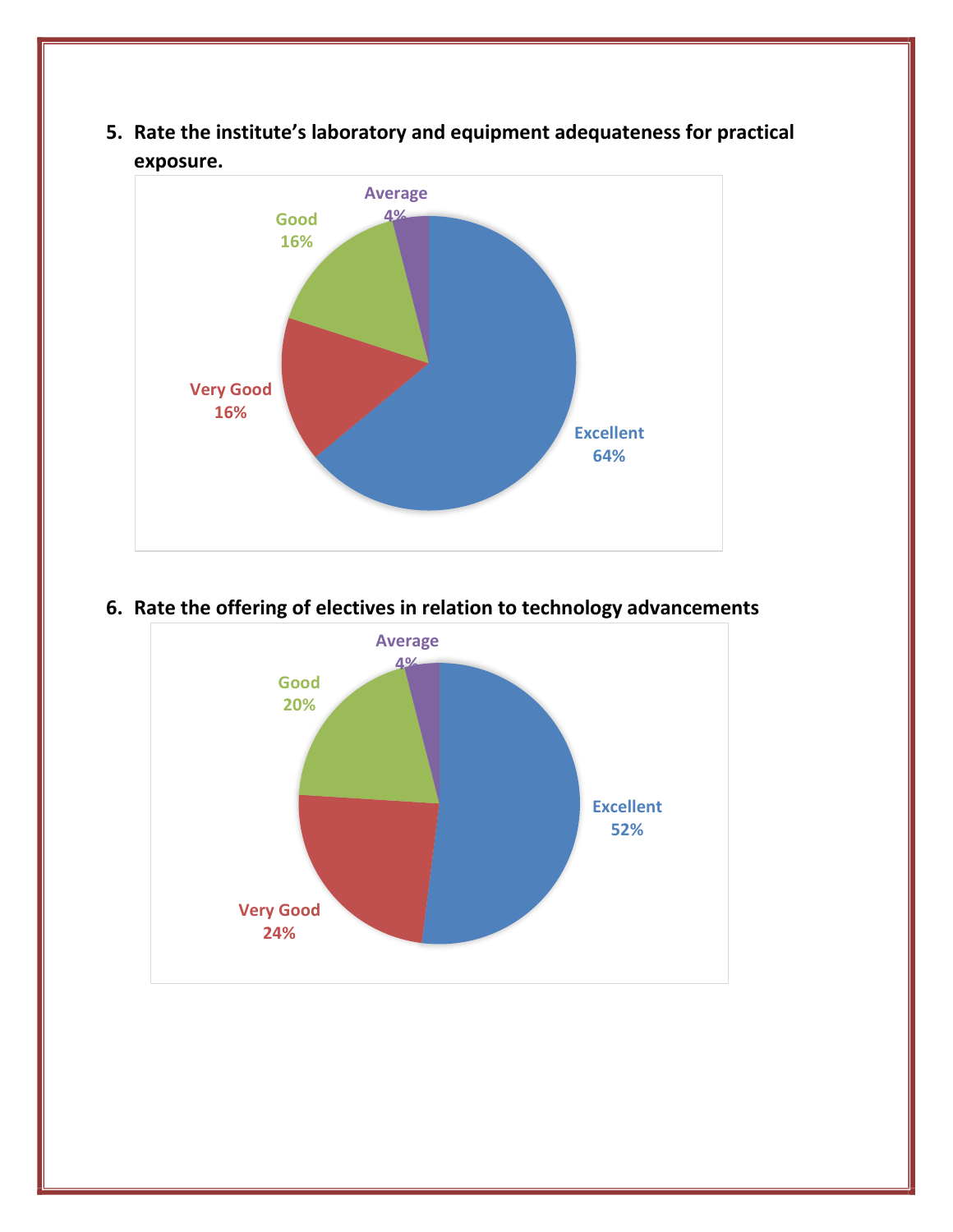

### **7. Rate the design of the courses in terms of extra learning or self-learning.**

### **8. Rate the training and placement cell in getting ample placement opportunities.**

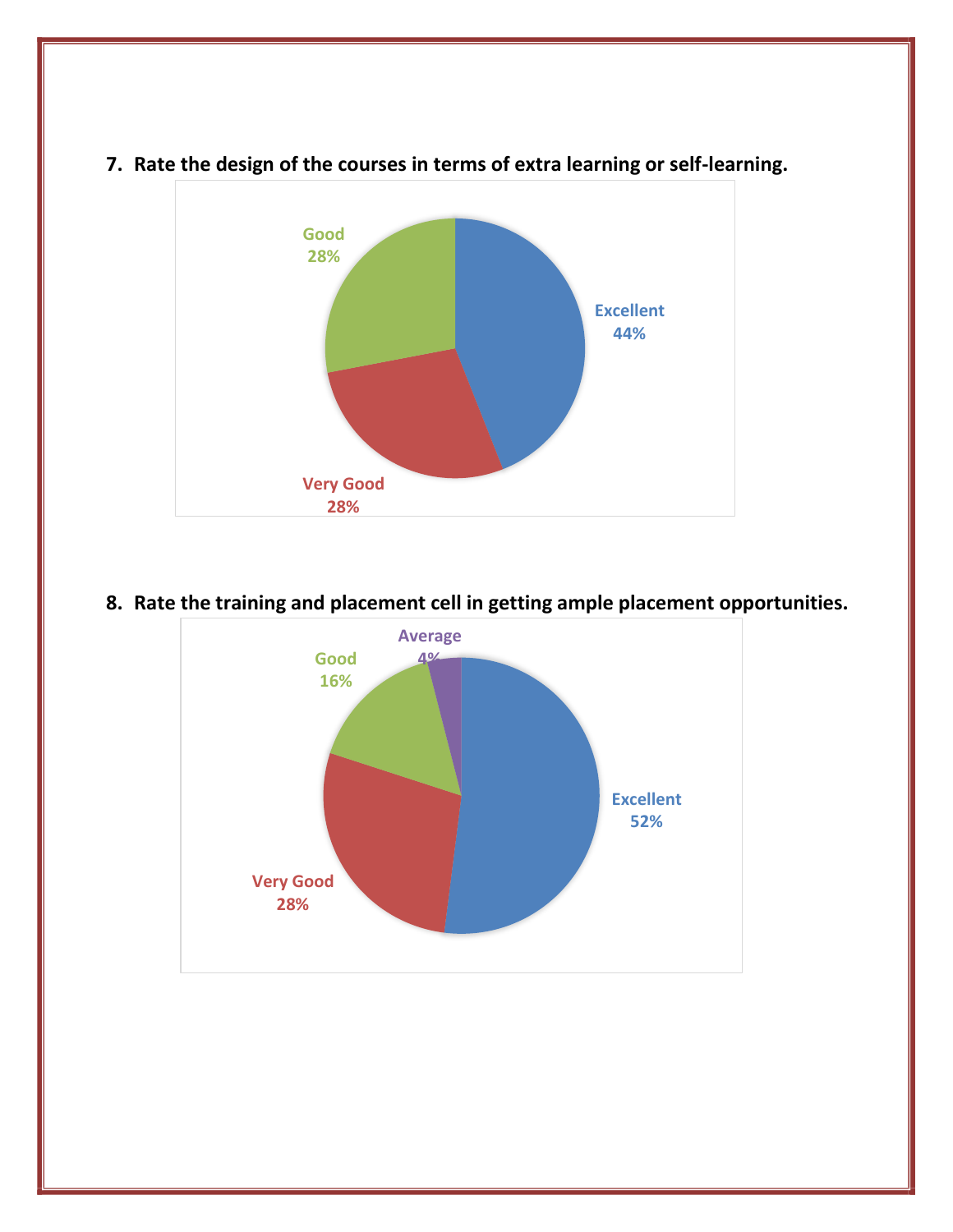![](_page_4_Figure_0.jpeg)

### **9. Rate the competence and support offered by the teachers.**

### **10.Rate the institutes support and contribution for the overall development of students.**

![](_page_4_Figure_3.jpeg)